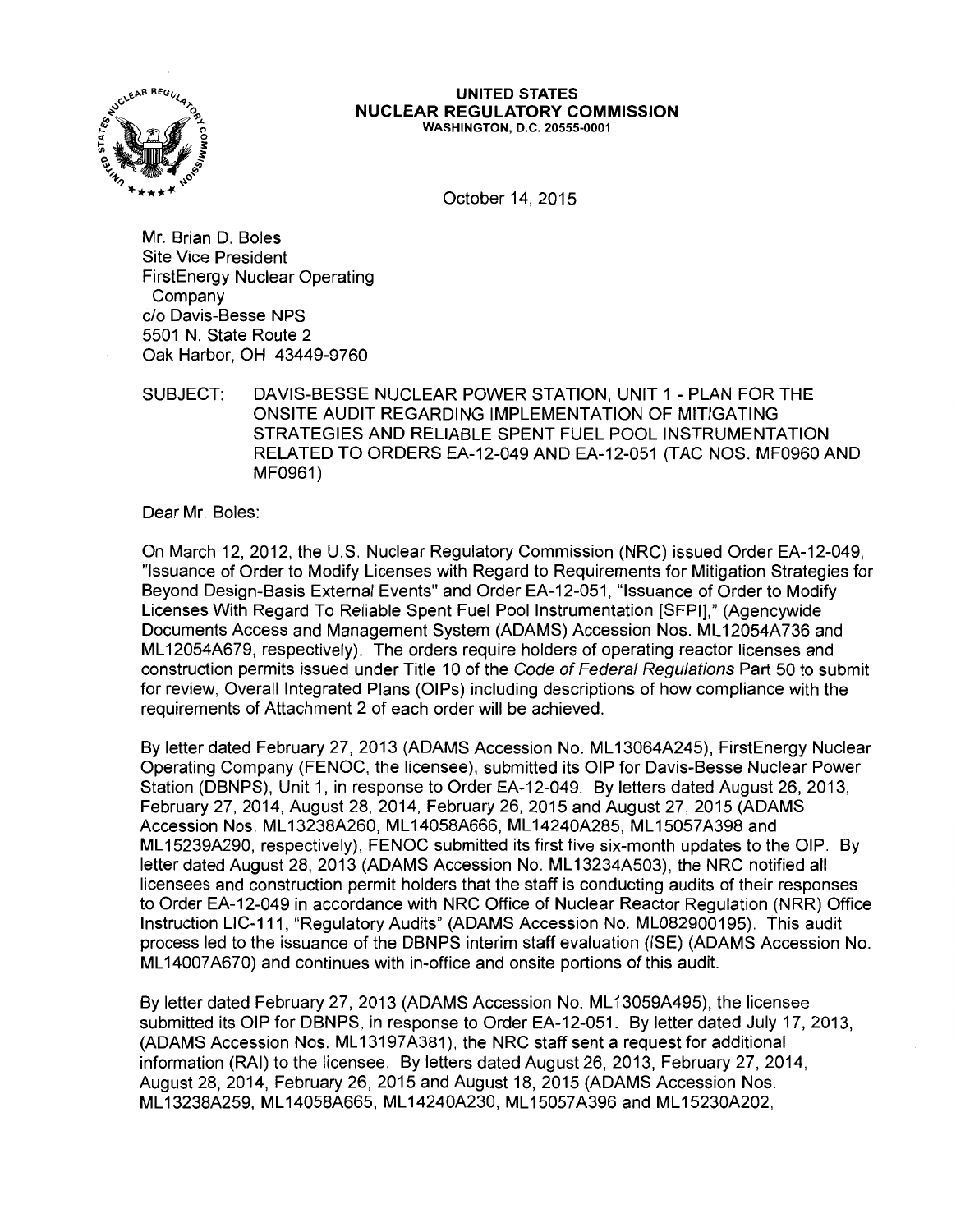#### B. Boles - 2 -

respectively), the licensee submitted its first five six-month updates to the OIP including its RAI responses. The NRC staff's review to date led to the issuance of the DBNPS ISE and RAI dated December 11, 2013 (ADAMS Accession No. ML13340A130). By letter dated March 26, 2014 (ADAMS Accession No. ML 14083A620), the NRC notified all licensees and construction permit holders that the staff is conducting in-office and onsite audits of their responses to Order EA-12-051 in accordance with NRC NRR Office Instruction LIC-111, as discussed above.

The ongoing audit process, to include the in-office and onsite portions, allows the staff to assess whether it has enough information to make a safety evaluation of the Integrated Plans. The audit allows the staff to review open and confirmatory items from the mitigation strategies ISE, RAI responses from the SFPI ISE, the licensee's integrated plans, and other audit questions. Additionally, the staff gains a better understanding of submitted information, identifies additional information necessary for the licensee to supplement its plan, and identifies any staff potential concerns.

This document outlines the on-site audit process that occurs after ISE issuance as licensees provide new or updated information via periodic updates, update audit information on e-portals, provide preliminary Overall Program Documents/Final Integrated Plans, and continue in-office audit communications with staff while proceeding towards compliance with the orders.

The staff plans to conduct an onsite audit at DBNPS in accordance with the enclosed audit plan from November 16 - 19, 2015.

If you have any questions, please contact me at 301-415-3204 or by e-mail at John.Hughey@nrc.gov.

Sincerely

John D. Hughey, Project Manager Orders Management Branch Japan Lessons-Learned Division Office of Nuclear Reactor Regulation

Docket No.: 50-346

Enclosure: Audit plan

cc w/encl: Distribution via Listserv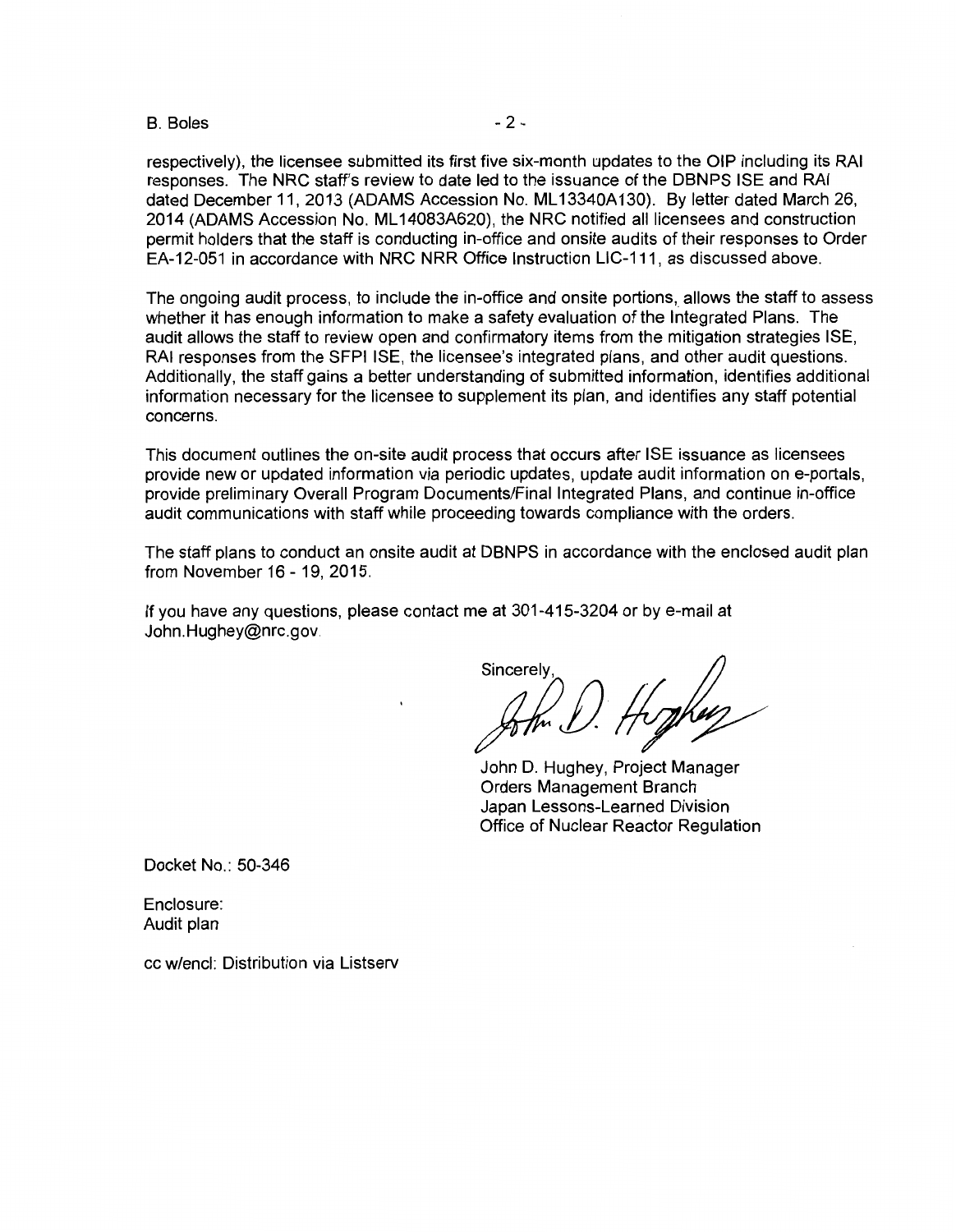## **Audit Plan Davis-Besse Nuclear Power Station, Unit 1**

# BACKGROUND AND AUDIT BASIS

On March 12, 2012, the U.S. Nuclear Regulatory Commission (NRC) issued Order EA-12-049, "Issuance of Order to Modify Licenses with Regard to Requirements for Mitigation Strategies for Beyond Design-Basis External Events" and Order EA-12-051, "Issuance of Order to Modify Licenses With Regard To Reliable Spent Fuel Pool Instrumentation [SFPI]," (Agencywide Documents Access and Management System (ADAMS) Accession Nos. ML 12054A736 and ML 12054A679, respectively). The orders require holders of operating reactor licenses and construction permits issued under Title 10 of the Code of Federal Regulations Part 50 to submit for review, Overall Integrated Plans (OIPs) including descriptions of how compliance with the requirements of Attachment 2 of each order will be achieved.

By letter dated February 27, 2013 (ADAMS Accession No. ML 13064A245), FirstEnergy Nuclear Operating Company (FENOC, the licensee), submitted its OIP for Davis-Besse Nuclear Power Station (DBNPS), Unit 1, in response to Order EA-12-049. By letters dated August 26, 2013, February 27, 2014, August 28, 2014, February 26, 2015 and August 27, 2015 (ADAMS Accession Nos. ML 13238A260, ML 14058A666, ML 14240A285, ML 15057A398 and ML 15239A290, respectively), FENOC submitted its first five six-month updates to the OIP. By letter dated August 28, 2013 (ADAMS Accession No. ML 13234A503), the NRC notified all licensees and construction permit holders that the staff is conducting audits of their responses to Order EA-12-049 in accordance with NRC Office of Nuclear Reactor Regulation (NRR) Office Instruction LIC-111, "Regulatory Audits" (ADAMS Accession No. ML082900195). This audit process led to the issuance of the DBNPS interim staff evaluation (ISE) (ADAMS Accession No. ML 14007 A670) and continues with in-office and onsite portions of this audit.

By letter dated February 27, 2013 (ADAMS Accession No. ML 13059A495), the licensee submitted its OIP for DBNPS, in response to Order EA-12-051. By letter dated July 17, 2013, (ADAMS Accession Nos. ML 13197A381), the NRC staff sent a request for additional information (RAI) to the licensee. By letters dated August 26, 2013, February 27, 2014, August 28, 2014, February 26, 2015 and August 18, 2015 (ADAMS Accession Nos. ML 13238A259, ML 14058A665, ML 14240A230, ML 15057A396 and ML 15230A202, respectively), the licensee submitted its first five six-month updates to the OIP including its RAI responses. The NRC staff's review to date led to the issuance of the DBNPS ISE and RAI dated December 11, 2013 (ADAMS Accession No. ML13340A130). By letter dated March 26, 2014 (ADAMS Accession No. ML 14083A620), the NRC notified all licensees and construction permit holders that the staff is conducting in-office and onsite audits of their responses to Order EA-12-051 in accordance with NRC NRR Office Instruction LIC-111, as discussed above.

The ongoing audit process, to include the in-office and onsite portions, allows the staff to assess whether it has enough information to make a safety evaluation of the Integrated Plans. The audit allows the staff to review open and confirmatory items from the mitigation strategies ISE, RAI responses from the SFPI ISE, the licensee's integrated plans, and other audit questions. Additionally, the staff gains a better understanding of submitted information, identifies additional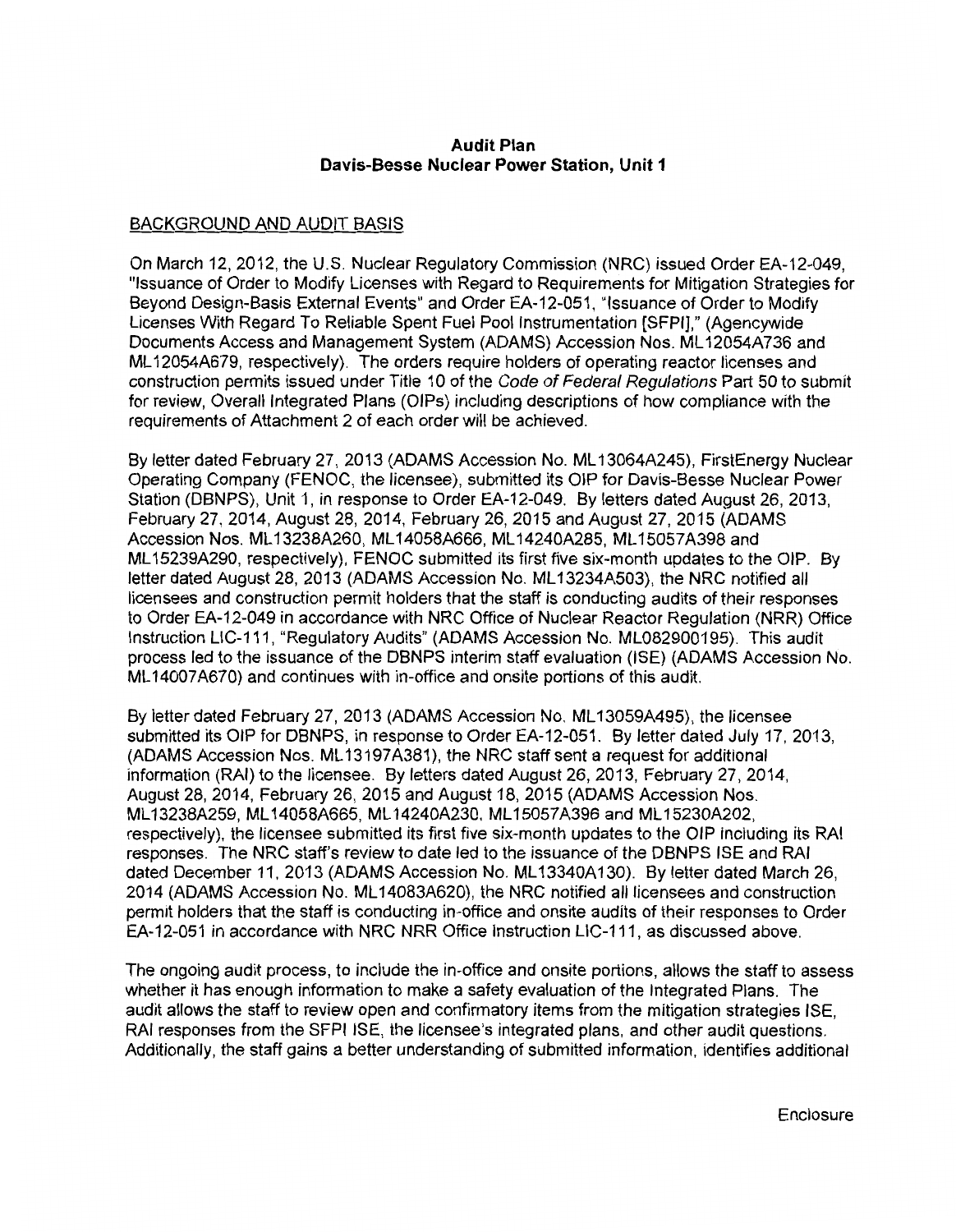information necessary for the licensee to supplement its plan, and identifies any staff potential concerns.

This document outlines the on-site audit process that occurs after ISE issuance as licensees provide new or updated information via periodic updates, update audit information on e-portals, provide preliminary Overall Program Documents (OPDs)/Final Integrated Plans (FIPs), and continue in-office audit communications with staff while proceeding towards compliance with the orders.

Following the licensee's declarations of order compliance, the NRC staff will evaluate the OIPs, as supplemented, the resulting site-specific OPDs/FIPs, and, as appropriate, other licensee submittals based on the requirements in the orders. For Order EA-12-049, the staff will make a safety determination regarding order compliance using the Nuclear Energy Institute (NEI) guidance document NEI 12-06, "Diverse and Flexible Coping Strategies (FLEX) Implementation Guide" issued in August 2012 (ADAMS Accession No. ML 12242A378), as endorsed, by NRC Japan Lessons-Learned Directorate (JLD) interim staff guidance {ISG) JLD-ISG-2012-01 "Compliance with Order EA-12-049, 'Order Modifying Licenses with Regard to Requirements for Mitigation Strategies for Beyond-Design-Basis External Events"' (ADAMS Accession No. ML 12229A174) as providing one acceptable means of meeting the order requirements. For Order EA-12-051, the staff will make a safety determination regarding order compliance using the NEI guidance document NEI 12-02, "Industry Guidance for Compliance with NRC Order EA-12-051, 'To Modify Licenses with Regard to Reliable Spent Fuel Pool Instrumentation"' (ADAMS Accession No. ML 12240A307), as endorsed, with exceptions and clarifications, by NRC ISG JLD-ISG-2012-03 "Compliance with Order EA-12-051, 'Reliable Spent Fuel Pool Instrumentation"' (ADAMS Accession No. ML 12221A339), as providing one acceptable means of meeting the order requirements. Should the licensee propose an alternative strategy or other method deviating from the guidance, additional staff review will be required to evaluate if the alternative strategy complies with the applicable order.

## AUDIT SCOPE

As discussed, onsite audits will be performed per NRR Office Instruction LIC-111, "Regulatory Audits," to support the development of safety evaluations. Site-specific OIPs and OPDs/FIPs rely on equipment and procedures that apply to all units at a site, therefore, audits will be planned to support the "first unit at each site." On-site audits for subsequent units at a site will be on an as-needed basis.

The purpose of the audits is to obtain and review information responsive to the DBNPS OIPs, as supplemented, open and confirmatory items from the mitigation strategies ISE, RAI responses from the SFPI ISE, and to observe and gain a better understanding of the basis for the site's overall programs to ensure the licensee is on the correct path for compliance with the Mitigation Strategies and SFPI orders. These may include, but are not limited to:

• Onsite review and discussion for the basis and approach for detailed analysis and calculations (Orders EA-12-049, EA-12-051);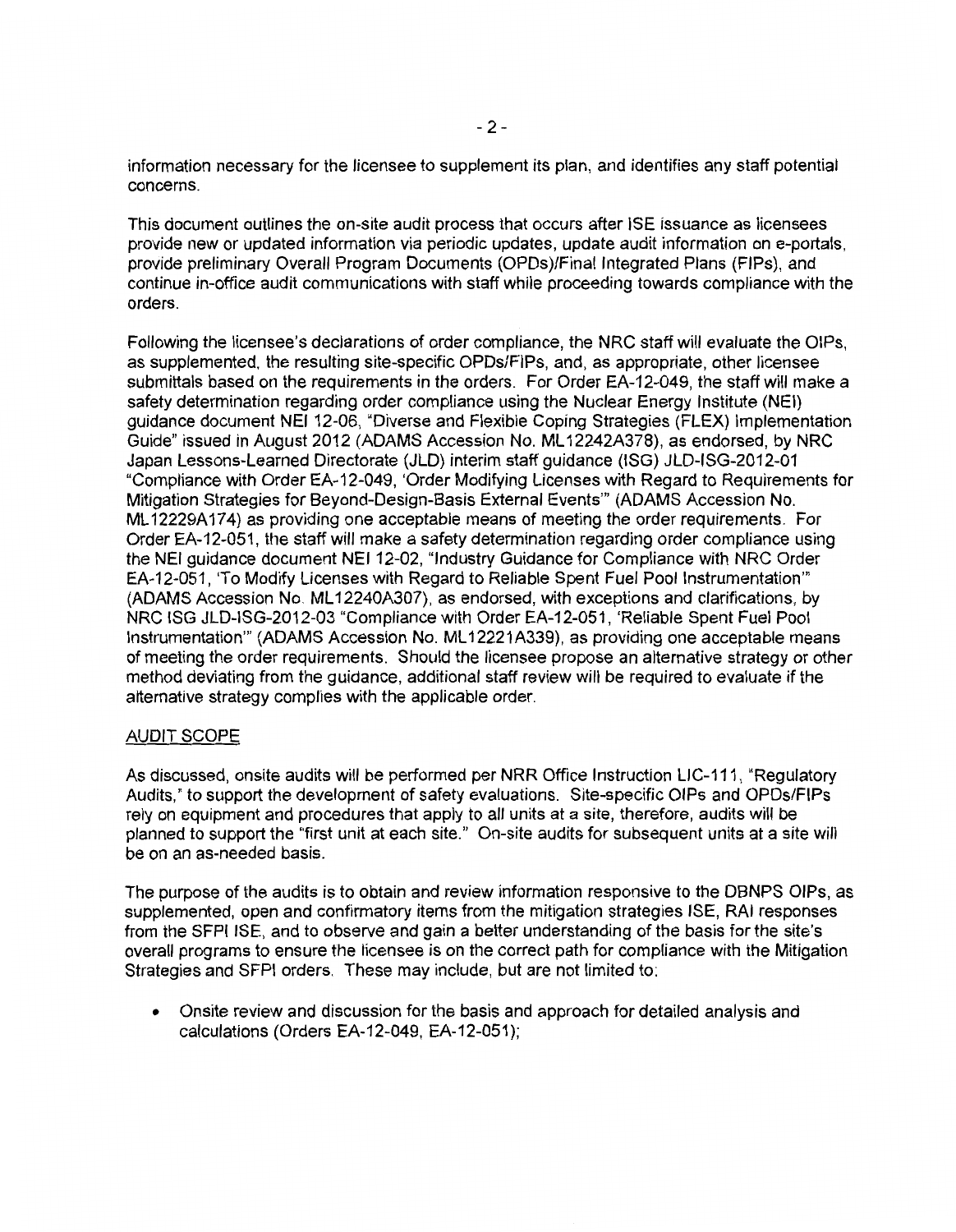- Walk-throughs of strategies and laydown of equipment to assess feasibility, timing, and effectiveness of a given mitigating strategy or integration of several strategies (Order EA-12-049);
- Storage, protection, access, and deployment feasibility and practicality for onsite portable equipment (Order EA-12-049);
- Evaluation of staging, access, and deployment of offsite resources to include equipment provided by the Strategic Alliance for FLEX Emergency Response (SAFER) from the National SAFER Response Centers (NSRCs) (Order EA-12-049); and
- Review dimensions and sizing of the SFP area, placement of the SFP level instrumentation, and applicable mounting methods and design criteria (Order EA-12-051).

## NRC AUDIT TEAM

| Title                         | <b>Team Member</b>  |  |
|-------------------------------|---------------------|--|
| Team Lead and Project Manager | John Hughey         |  |
| Technical Support             | Gary Armstrong      |  |
| Technical Support             | Joshua Miller       |  |
| <b>Technical Support</b>      | Duc Nguyen          |  |
| <b>Technical Support</b>      | <b>Kirby Scales</b> |  |
| <b>Technical Support</b>      | <b>Bruce Heida</b>  |  |
| NRC Contractor Support        | John Bowen          |  |
| Region III Observer           | Nicholas Valos      |  |

## **LOGISTICS**

The audit will be conducted onsite at DBNPS on November 16 - 19, 2015. Entrance and exit briefings will be held with the licensee at the beginning and end of the audit, respectively, as well as daily briefings of team activities. Additional details will be addressed over the phone. A more detailed schedule is provided below.

A private conference room is requested for NRC audit team use with access to audit documentation upon arrival and as needed.

#### **DELIVERABLES**

An audit report/summary will be issued to the licensee within 90 days from the end of the audit.

#### INFORMATION NEEDS

• Materials/documentation provided in responses to open or confirmatory items and RAls in the ISEs;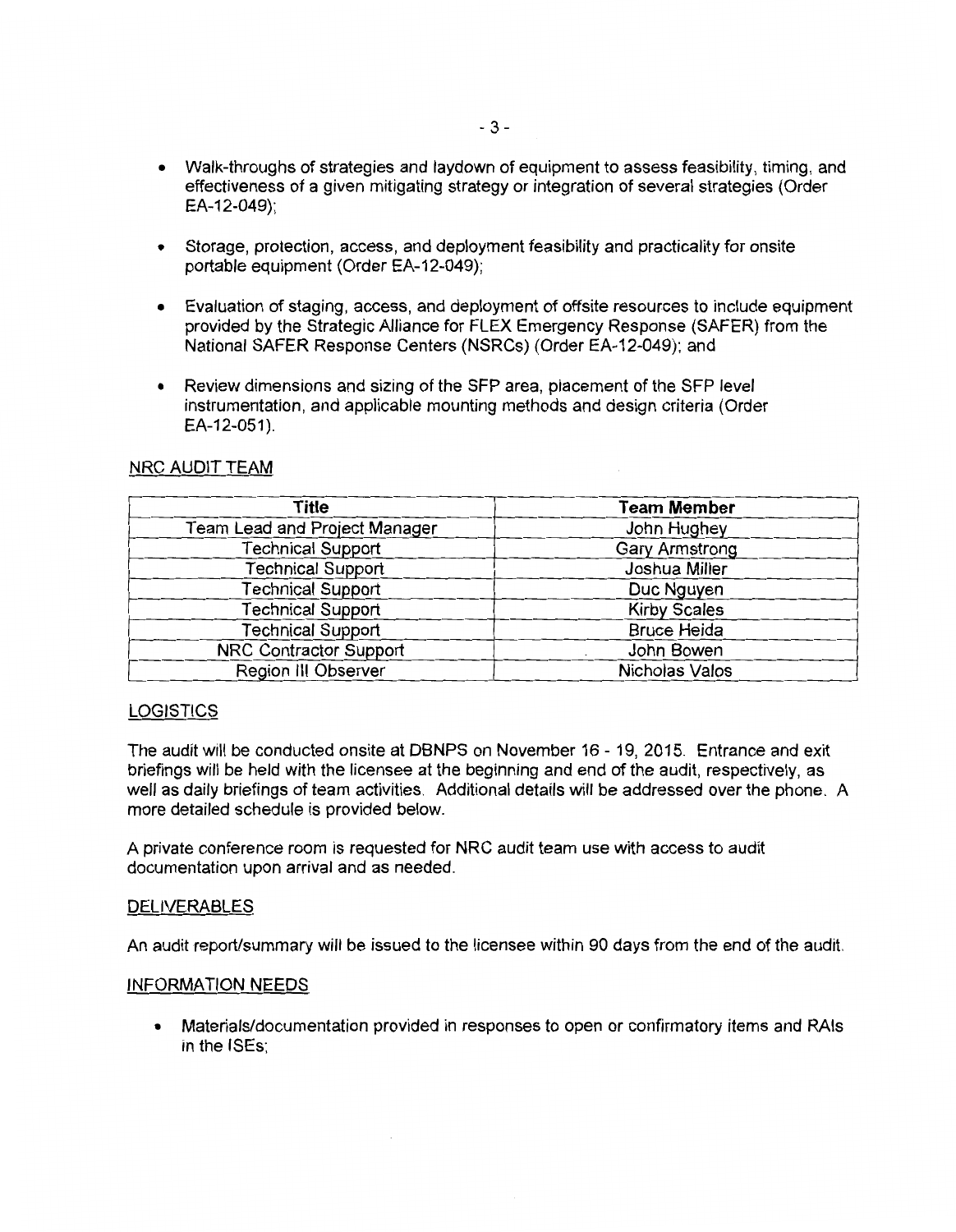- OPD/FIP (current version}, operator procedures, FLEX Support Guidelines (FSGs), operator training plans, NSRC (SAFER) DBNPS Response Plan; and
- Materials/documentation for staff audit questions

To provide supplemental input to the ongoing audit of documents submitted to the NRC and made available via e-portal, the onsite audit will have three components: 1) a review of the overall mitigating strategies for the site, including, if needed, walk-throughs of strategies and equipment laydown of select portions; 2) a review of material relating to open or confirmatory items and RAls from the ISEs, and staff audit questions; and 3) additional specific issues requested by NRC technical reviewers related to preparation of a safety evaluation. Each part is described in more detail below:

## Part 1 - Overall Mitigating Strategies and Program Review:

During the onsite audit, please be prepared to conduct a tabletop discussion of the site's integrated mitigating strategies and SFPI compliance program. This discussion should address the individual components of the plans, as well as the integrated implementation of the strategies including a timeline. The licensee team presenting this should include necessary representatives from site management, engineering, training, and operations that were responsible for program development, and will be responsible for training and execution.

Following the tabletop discussion, please be prepared to conduct walk-throughs of procedures and demonstrations of equipment, as deemed necessary, by NRC audit team members. Include representatives from engineering and operations that will be responsible for training and execution. At this time we expect, at a minimum, to walk-through the items below. Based on the tabletop presentations and audit activities, this list may change.

#### WALK-THROUGH LIST:

- 1. Walk-through a sample of strategies that will be delineated by specific NRC technical staff audit team members.
- 2. Walk-through of portable (FLEX) diesel generator (DG) procedures, to include power supply pathways, areas where manual actions are required, and electrical isolation.
- 3. Walk-through of building access procedures, to include any unique access control devices.
- 4. Strategy walk-through of transfer routes from staging and storage areas to deployment locations for both onsite and offsite equipment.
- 5. Strategy walk-through for core cooling and reactor coolant system inventory, to include portable pumping equipment, flow paths, and water storage locations and the related reactor systems analysis and calculations.
- 6. Walk-through of communications enhancements.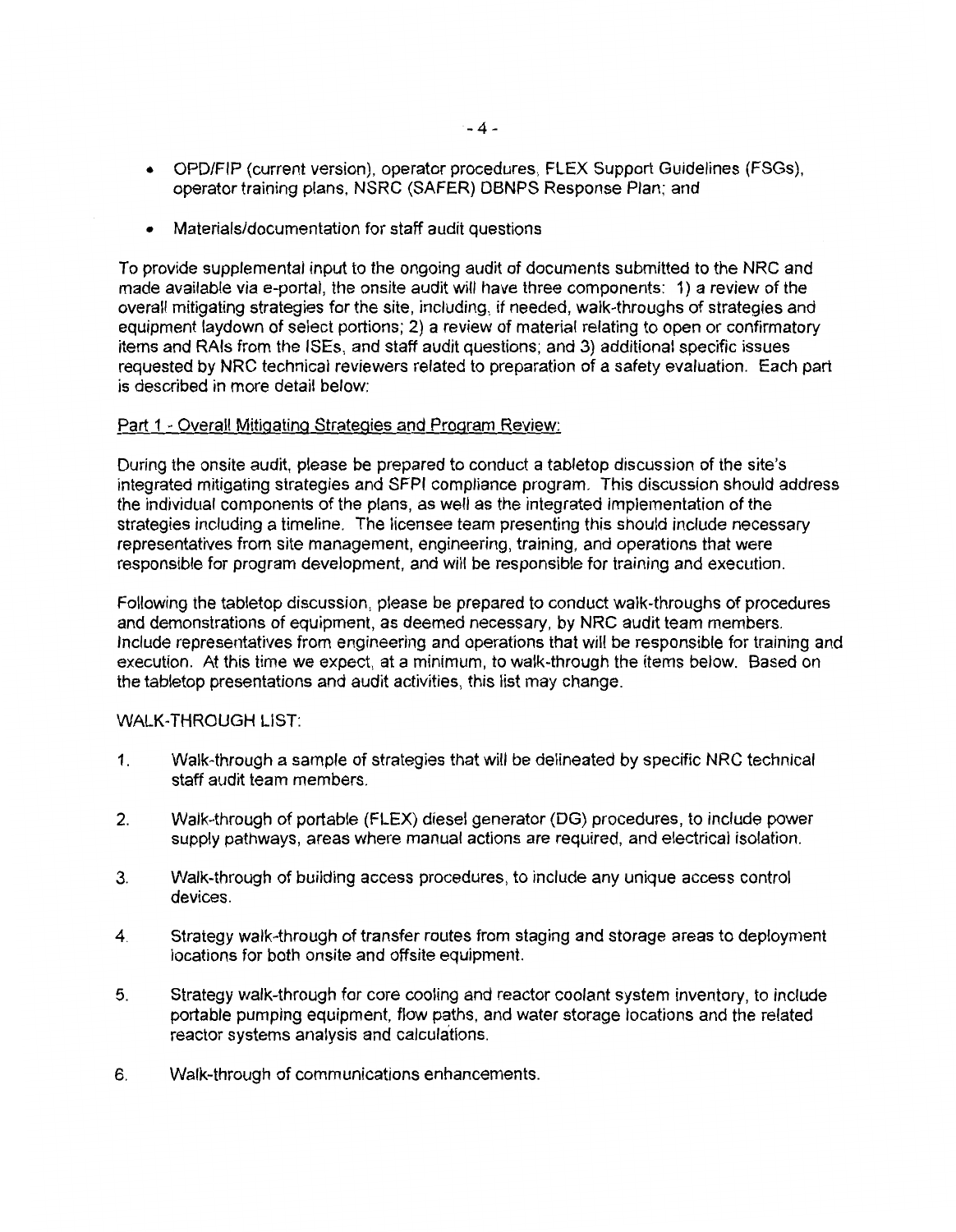7. Walk-through of DBNPS, Unit 1 SFP area, SFPI locations, main control room, and related equipment mounting areas.

## Part 2 - Specific Technical Review Items:

During the visit, audit items will be addressed from the licensee's ISEs open items, confirmatory items, and SFPI RAls; audit question list; and draft safety evaluation (SE) additional questions. Please provide documents or demonstrations as needed to respond to each item.

#### Part 3 - Specific Topics for Discussion:

- 1. Draft of DBNPS OPD/FIP
- 2. Training
- 3. Portable (FLEX) Equipment Maintenance and Testing
- 4. SAFER Response Plan for DBNPS
- 5. Human Factors
- 6. Communications
- 7. Portable Lighting
- 8. Security Interfaces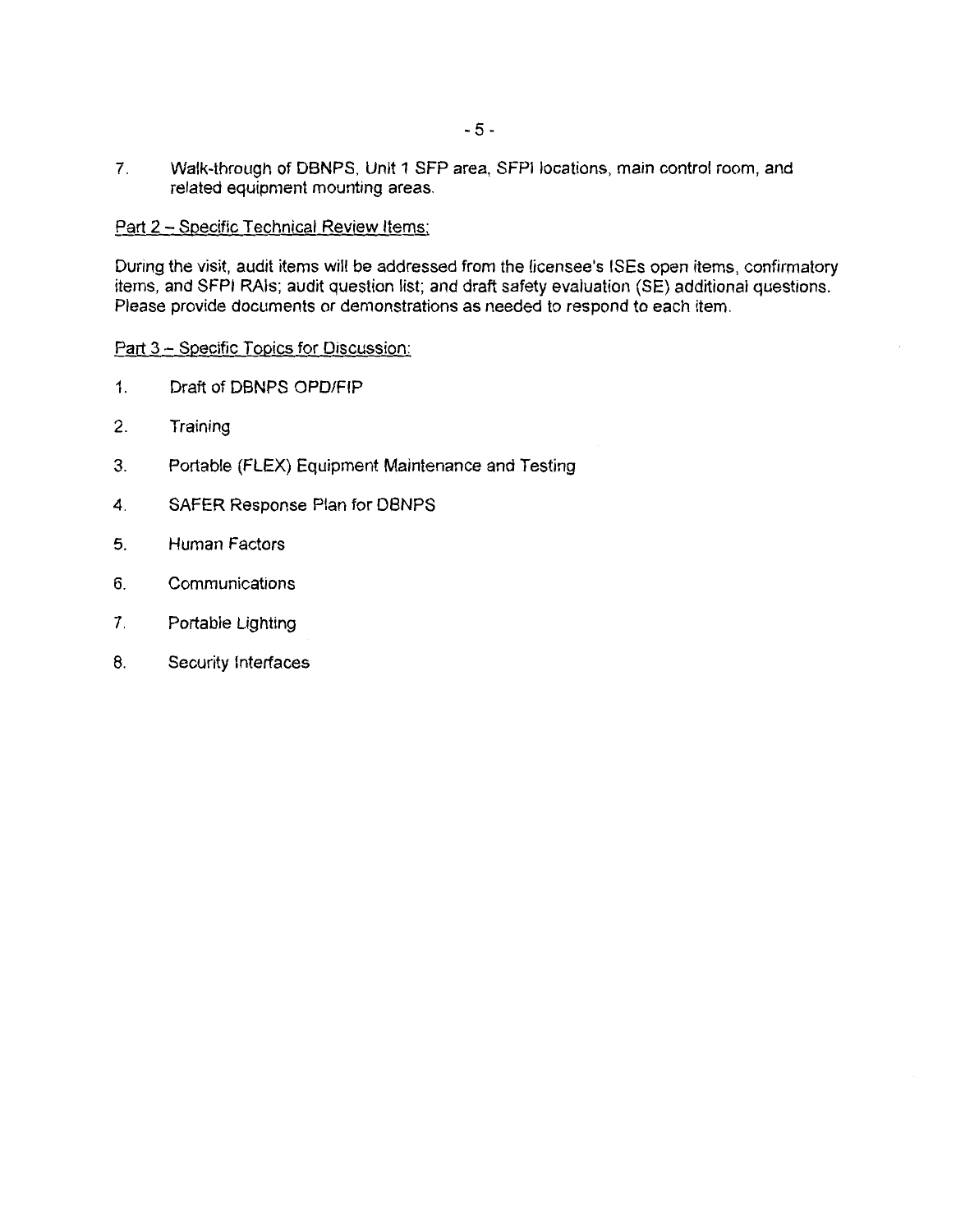- 6 -

### **Proposed Schedule**

## **Onsite Day 1, Monday, November 16, 2015**

- 0800 Check in at site; Badging; Dosimetry
- 1000 Entrance meeting
- 1015 Licensee presentation of strategies
- 1230 Lunch
- 1330 NRC Audit Team Activities:
	- Technical area break-out discussions between NRC and licensee staff in the areas of reactor systems, electrical, balance-of-plant/structures, SFPI, and others
	- Review documents relating to open or confirmatory items, RAls, codes, analyses, etc.
	- NRC Mitigating Strategies/SFPI walk-throughs with licensee
- 1630 Team lead daily debrief/next day planning with licensee

## **Onsite Day 2, Tuesday, November 17, 2015**

- 0800 Continue NRC Audit Team Activities
- 1200 Lunch
- 1300 Continue NRC Audit Team Activities
- 1630 Team lead daily debrief/next day planning with licensee

## **Onsite Day 3, Wednesday, November 18, 2015**

- 0800 Continue NRC Audit Team Activities
- 1200 Lunch
- 1300 Continue NRC Audit Team Activities
- 1630 Team lead daily debrief/next day planning with licensee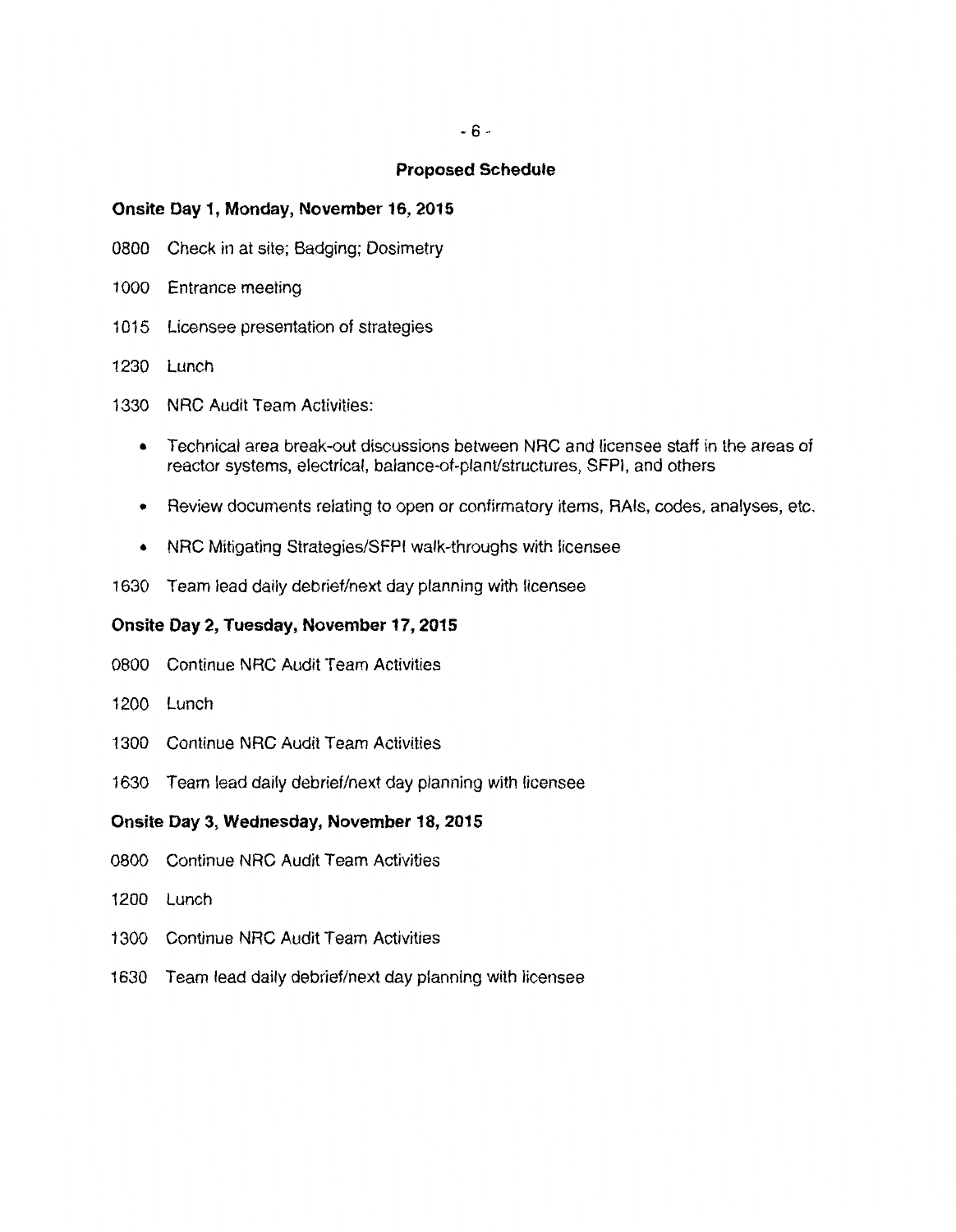# **Onsite Day 4, Thursday, November 19, 2015**

- 0800 Continue NRC Audit Team Activities
- 1200 Lunch
- 1300 NRC Audit Team meeting
- 1430 NRC/Licensee pre-exit meeting
- 1630 NRC/Licensee exit meeting
- 1700 Audit closeout/departure